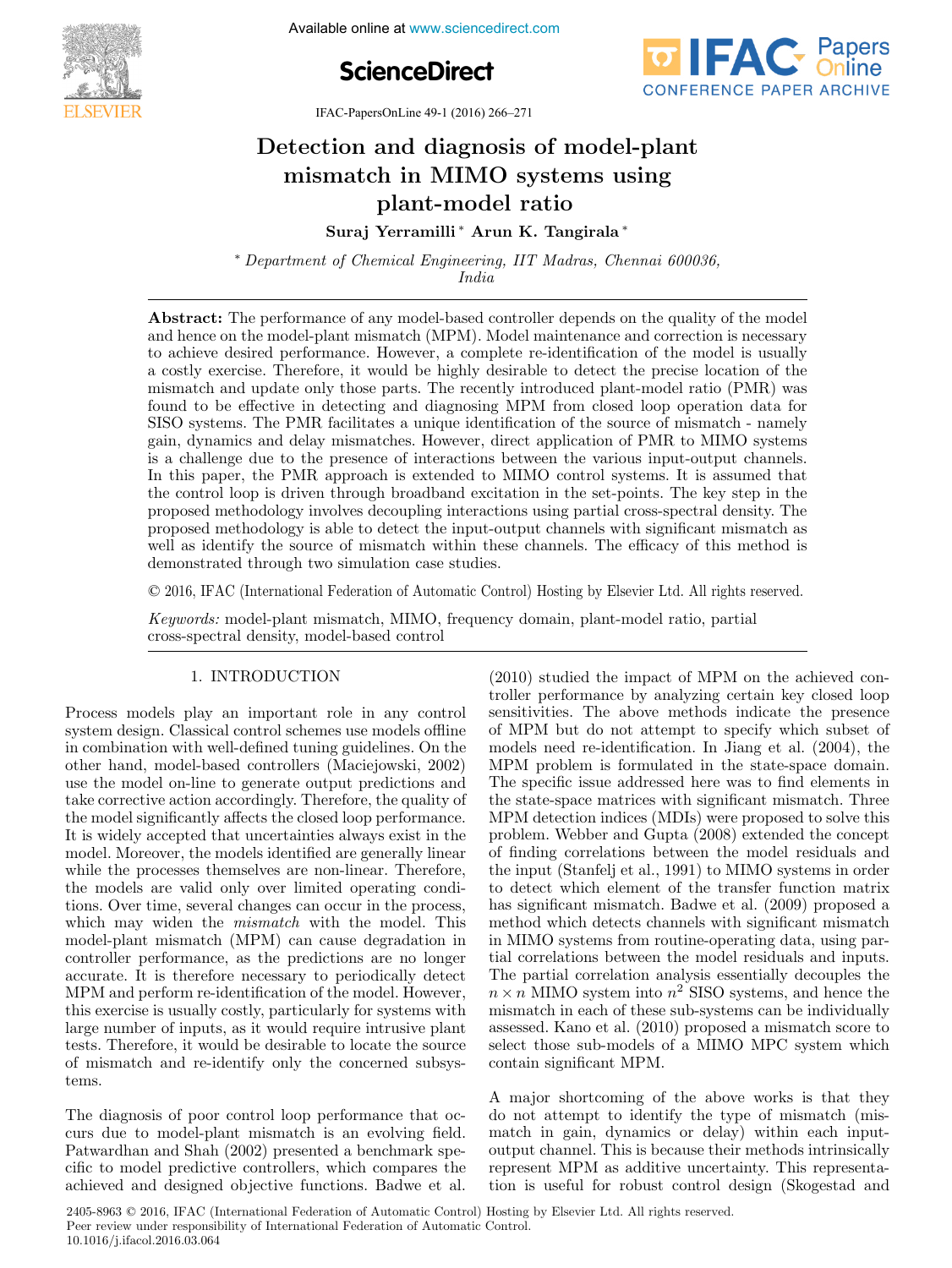Postlethwaite, 2005). However its utility in the problem of interest is limited as the different types of mismatch manifest in a complex way and it is very difficult to identify them. On the other hand, quantifying MPM as multiplicative uncertainty provides a way of identifying the type of mismatch from the MPM. Keeping this in mind, Selvanathan and Tangirala (2010) defined a quantity known as the plant-model ratio (PMR) based on multiplicative uncertainty. They have theoretically shown that there exists a unique mapping between the properties of the PMR and the source of mismatch - namely gain, time constant and delay mismatch. They have also proposed a closed loop estimation procedure for the PMR, which requires sufficient excitation to be present in the set-point. For those systems which have no set-point excitation by default, Kaw et al. (2014) proposed a sinusoidal set-point design with minimal excitation. They have also proposed a rigorous assessment procedure based on the theoretical properties of the PMR. Notwithstanding its benefits, the PMR methodology is applicable to only SISO systems. Extension to MIMO systems is not straightforward due to the presence of closed-loop interactions.

The current work extends the PMR concept to MIMO systems for diagnosing MPM. The major challenge is to reliably estimate PMR in the presence of interactions. When the control loop is driven through broadband excitation in the set-points, the proposed method decouples these interactions using the partial cross-spectral density. While the primary focus is on parametric uncertainty, the proposed method can be potentially extended to the case of unstructured uncertainties.

The article is organized as follows. We present a review of PMR and discuss the problem statement in Section 2. Section 3 reviews the concept of the partial cross-spectral density and deals with the extension of PMR to MIMO systems. Section 4 discusses the proposed methodology to detect and diagnose MPM. The method is demonstrated through two simulation studies in Section 5. The paper concludes in Section 6.

### 2. PRELIMINARIES

#### 2.1 Plant-model ratio

For SISO systems, plant-model ratio (Selvanathan and Tangirala, 2010) is defined as the ratio of the frequency response function of the plant to the frequency response function of the model:

$$
\Pi_G(\omega) = \frac{G(\omega)}{\hat{G}(\omega)} = M(\omega)e^{j\Delta P(\omega)} \tag{1}
$$

PMR can be interpreted as the transfer function between the model output  $(\hat{y})$  and the plant output  $(y)$ , as shown in Figure 1.



Fig. 1. Interpretation of PMR as a transfer function

Mismatch in gain affects only the magnitude of the PMR, while the mismatch in delay affects only the phase. Mismatch in dynamics (time constants) on the other hand



Fig. 2. Closed loop system - IMC structure

affects both the PMR signatures. In the absence of mismatch,  $\Pi_G(\omega) = 1$ , or,  $M(\omega) = 1$  and  $\Delta P(\omega) = 0$ . The following assessment procedure based on the PMR signatures can be used to diagnose MPM:

- (1) For no mismatch in gain:  $M(\omega)|_{\omega=0} = 1$
- (2) For no mismatch in dynamics:  $M(\omega)$  must be flat
- (3) For mismatch in delay:  $\Delta P(\omega)$  must be linear

This signature-based method also identifies the sign of the mismatch: whether the actual parameter is greater or less than the corresponding model parameter.

#### 2.2 Estimation from closed-loop data

Consider the closed loop internal model control (IMC) structure shown in Figure 2. The control loop is driven through set-point excitation. The expressions for the plant and model outputs respectively are:

$$
Y(\omega) = G(\omega)U(\omega) + D(\omega)
$$
 (2)

$$
\hat{Y}(\omega) = \hat{G}(\omega)U(\omega)
$$
\n(3)

To efficiently estimate PMR, it is necessary to mitigate the effects of the noise. This is done by first correlating the plant and model outputs with the set-point (which is usually uncorrelated with the noise), and then calculating their ratio in the frequency domain. Therefore,

$$
\hat{\Pi}_G(\omega) = \frac{\hat{\gamma}_{y,r}(\omega)}{\hat{\gamma}_{\hat{y},r}(\omega)}\tag{4}
$$

where  $\hat{\gamma}_{y,r}(\omega)$  is the estimated cross-spectral density between the plant output  $y$  and the set-point  $r$ .

#### 2.3 Problem statement

For MIMO systems, the plant and model transfer functions are matrices, whose elements are individual transfer functions of the various input-output channels. The objective of the work is to identify the channels with significant mismatch and isolate the mismatch within each of these channels, when it is known that MPM is the only cause for performance degradation. The extension of PMR to the MIMO case is dealt in the next section.

#### 3. EXTENSION TO MIMO SYSTEMS

The definition of PMR for SISO systems is clearly inadequate for the MIMO case. We begin by defining PMR for MIMO systems.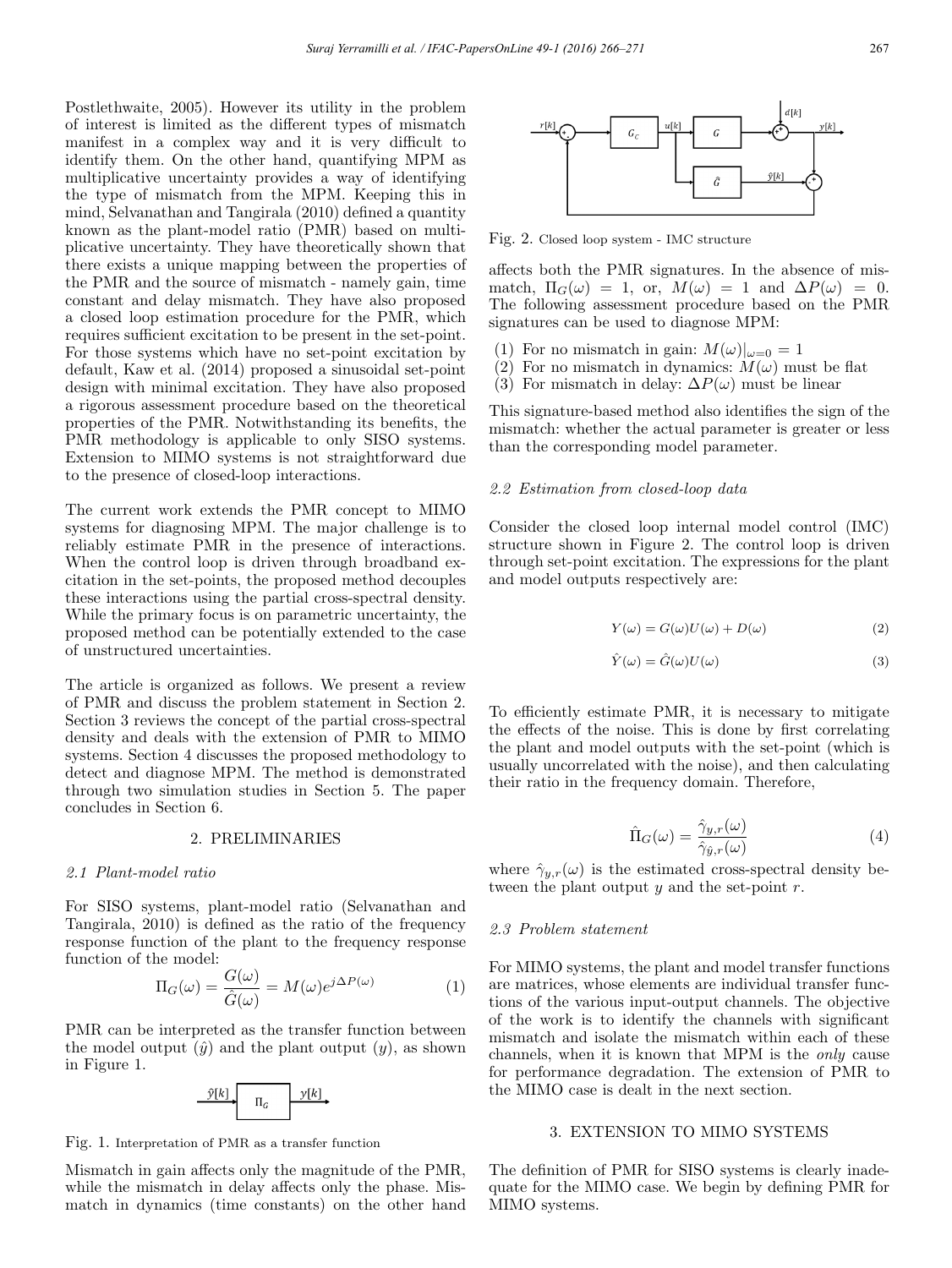

Fig. 3. Interpretation of PMR for the MIMO case

3.1 Definition

For a  $n \times n$  MIMO system, the PMR matrix is defined as the element-wise division quotient between the transfer function matrices of the process and the model:

$$
\Pi_{G}(\omega) = \begin{bmatrix}\nG_{11}(\omega) & G_{12}(\omega) & \cdots & G_{1n}(\omega) \\
\hat{G}_{11}(\omega) & \hat{G}_{12}(\omega) & \cdots & \hat{G}_{1n}(\omega) \\
\vdots & \vdots & \ddots & \vdots \\
G_{21}(\omega) & G_{22}(\omega) & \cdots & G_{2n}(\omega) \\
\vdots & \vdots & \ddots & \vdots \\
G_{n1}(\omega) & G_{n2}(\omega) & \cdots & G_{nn}(\omega) \\
\vdots & \vdots & \ddots & \vdots \\
G_{n1}(\omega) & \hat{G}_{n2}(\omega) & \cdots & \hat{G}_{nn}(\omega)\n\end{bmatrix}
$$
\n(5)

Remark: An alternate definition for PMR is  $G\hat{G}^{-1}$ . While this definition provides a convenient interpretation of PMR as a transfer function, it is difficult to identify the type of mismatch from this representation.

Before providing an interpretation for the PMR matrix, we examine the expression for the plant output  $y_i$ , and try to express it in terms of model output  $\hat{y}_i$ .

$$
Y_i(\omega) = \sum_{k=1}^n G_{ik}(\omega)U_k(\omega) + D_i(\omega)
$$
  
= 
$$
\sum_{k=1}^n \Pi_{G,i k}(\omega) \hat{G}_{ik}(\omega) U_k(\omega) + D_i(\omega)
$$
  
= 
$$
\sum_{k=1}^n \Pi_{G,i k}(\omega) \hat{Y}_{ik}(\omega) + D_i(\omega)
$$
(6)

where  $\hat{y}_{ik}$  is the  $k^{th}$  component of the  $i^{th}$  model output  $(\hat{y}_i)$ , corresponding to the  $k^{th}$  input  $(u_k)$ .

Therefore, the  $i^{th}$  row of the PMR matrix can be interpreted as the transfer function between the  $n$  components (corresponding to the *n* inputs) of the model output  $\hat{y}_i$ and the plant output  $y_i$ . If the inputs are uncorrelated, a plausible estimate for the  $(i, j)$ <sup>th</sup> element of the PMR matrix is given by

$$
\hat{\Pi}_{G,ij}(\omega) = \frac{\hat{\gamma}_{y_i,\hat{y}_{ij}}(\omega)}{\hat{\gamma}_{\hat{y}_{ij},\hat{y}_{ij}}(\omega)}\tag{7}
$$

However, the inputs have significant correlations due to the closed-loop interactions. These interactions can be decoupled through the partial cross-spectral density, which is reviewed in the next sub-section.

### 3.2 Partial cross-spectral density

The partial cross-spectral density or the conditioned crossspectral density is the frequency domain analogue of the partial covariance function. Conditioning in the frequency domain is equivalent to fitting a linear filter between the variable of interest and the confounding variable(s). The partial cross-spectral density (Priestley, 1981; Tangirala, 2015) between two variables  $v_1$  and  $v_2$ , conditioned on the variable set Z, is given by

$$
\gamma_{v_1,v_2}|\mathbf{z}(\omega) = \gamma_{v_1,v_2}(\omega) - \gamma_{v_1,\mathbf{Z}}(\omega)\gamma_{\mathbf{Z},\mathbf{Z}}^{-1}(\omega)\gamma_{\mathbf{Z},v_2}(\omega) \quad (8)
$$

Equation (8) is equivalent to the following two steps:

- (1) Construct residuals from the best linear predictors of  $v_1$  and  $v_2$ , with the variables in set **Z** as the predictors.
- (2) Compute the cross-spectral density between the residuals to obtain the partial cross-spectral density.

Partial cross-spectral density analysis has certain advantages over its time domain counterpart, which arise from the advantages of the frequency domain. Analysis can be performed over a specific band of frequencies. This allows efficiently handling of the noise spectrum, which has effects predominantly at high frequencies.

# 4. PROPOSED METHODOLOGY

In this section, we discuss the estimation of PMR from operation data, using partial cross-spectral density, and the mismatch diagnosis method for each channel.

### 4.1 Estimator for PMR from operating data

From Equation (6), it can be seen that the confounding variables between the plant output  $y_i$  and the j<sup>th</sup> component  $\hat{y}_{ij}$  are the other  $(n-1)$  components of the model output. We can therefore use the partial crossspectral density to remove the effects of these variables. The proposed estimate for the  $(i, j)^{th}$  element of the PMR matrix is given by

$$
\hat{\Pi}_{G,ij}(\omega) = \frac{\hat{\gamma}_{y_i,\hat{y}_{ij}|\mathbf{z}}(\omega)}{\hat{\gamma}_{\hat{y}_{ij},\hat{y}_{ij}|\mathbf{z}}(\omega)}\tag{9}
$$

where  $\mathbf{Z} = \{\hat{y}_{ik}|_{k \neq i}\}$ 

The partial cross-spectral density decouples the  $n \times n$ MIMO system into  $n^2$  SISO systems in the frequency domain. Each of the SISO sub-systems is characterized by a unique input-output channel. Therefore, the PMR analysis for SISO system can be applied to each of these subsystems.

Remark: If the system has measured disturbance variables (DVs), they should also be included in the set of the confounding variables to remove their effects on the channel.

## 4.2 Set-point excitation

Since the PMR needs to be estimated at multiple frequencies, sufficient broadband excitation must be available at the set-points. This assumption can be justified, particularly in the case of closed loop MIMO systems operating under MPC where the set-points are regularly computed (Seborg et al., 2004) by a real-time optimization (RTO) layer.

Remark: The partial cross-spectral density will not be able to isolate interactions when sinusoidal excitation is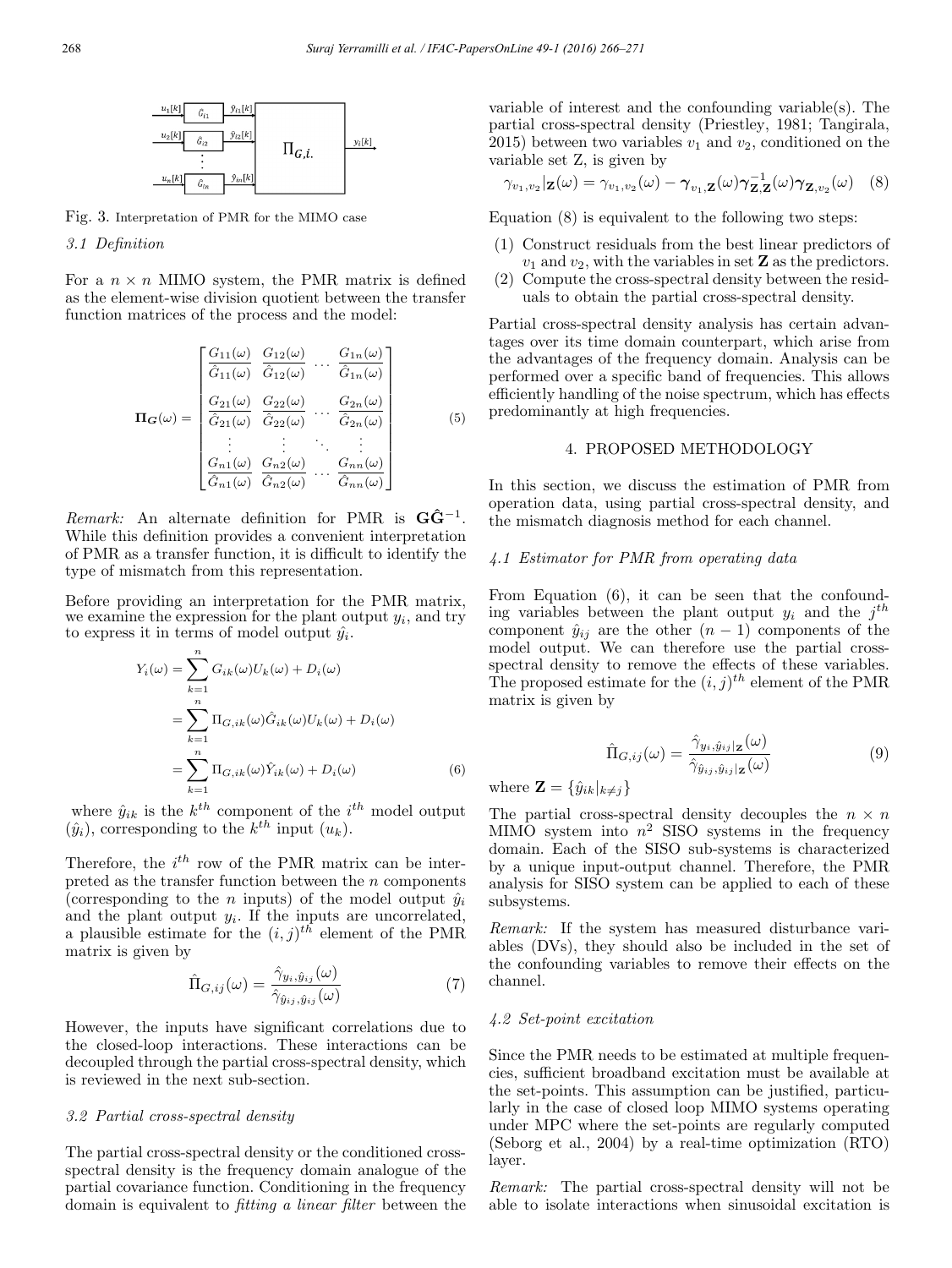provided at the set-points. This is because the variables of interest are highly correlated with the confounding variables at the excited frequencies, and hence the resulting residuals will have very low power.

## 4.3 Diagnosing model-plant mismatch

The diagnostic analysis performed in the SISO case can now be directly extended to each input-output channel. The following assessment procedure is used for diagnosing MPM in the  $(i, j)^{th}$  input-output channel:

- (1) For no mismatch in gain:  $M_{ii}(\omega)|_{\omega=0} = 1$ 
	- If  $M_{ij}(\omega)|_{\omega=0} > 1$ , then the gain is underestimated.
	- If  $M_{ij}(\omega)|_{\omega=0}$  < 1, then the gain is overestimated.
- (2) For no mismatch in dynamics:  $M_{ij}(\omega)$  must be flat
	- If  $M_{ij}(\omega)$  initially decreases before leveling off, then the time constant(s) may be under-estimated.
	- If  $M_{ii}(\omega)$  initially increases before leveling off, then the time constant(s) may be over-estimated.
- (3) For mismatch in delay:  $\Delta P_{ij}(\omega)$  must be linear
	- If the slope is negative, then the delay is underestimated.
	- If the slope is positive, then the delay is overestimated.

Remark: In practice, the size of the data is finite. The data also has random variations due to disturbances. Therefore, it is imperative to perform the diagnostic tests statistically, which requires the knowledge of the distribution of the estimates. This requires rigorous statistical analysis, a subject that is reserved for future work. For the current work, we use heuristic thresholds as proposed by Selvanathan and Tangirala (2010), which are reproduced in Table 1.

Table 1. Emperical Thresholds

|                       | Assessment Procedure                                                                                              | Heuristic Thresholds                                                     |
|-----------------------|-------------------------------------------------------------------------------------------------------------------|--------------------------------------------------------------------------|
| Magnitude<br>Mismatch | $M(\omega) _{\omega=0}=1$                                                                                         | $M(\omega) _{\omega=0} \ge 1.05$ or<br>$M(\omega) _{\omega=0} \leq 0.95$ |
| Dynamics<br>Mismatch  | Test of flatness (zero slope)<br>of $M(\omega)$ before leveling off:<br>$M(\omega) = \alpha_{\tau}\omega + \beta$ | $ \alpha_{\tau}  > 0.001$                                                |
| Delay<br>Mismatch     | Linearity of $\Delta P(\omega)$ :<br>$\Delta(\omega) = \alpha_D \omega$                                           | $ \alpha_D  > 0.9$                                                       |

#### 5. SIMULATION STUDIES AND DISCUSSIONS

The proposed methodology is applied to two simulation case studies. In case study 1, we apply the methodology to the Wood-Berry distillation column, while in case study 2, we consider a designed 3x3 MIMO system. All the results are presented in the form of magnitude and phase spectra plots of the plant-model ratio. The simulations are performed under closed loop MPC, using the MPC toolbox in MATLAB. In each scenario, random type dither signals are added to the set-points. The outputs are corrupted with white noise disturbances, while maintaining the signal-to-noise ratio (SNR) at 10. The partial crossspectral densities are computed using Equation (9). The cross-spectral densities are computed using the Welch's averaged periodogram method (Tangirala, 2015).

#### 5.1 Case study 1: Wood-Berry distillation column

In this case study, we consider control of the Wood-Berry distillation column. Wood and Berry (1973) have reported transfer function models of a pilot-scale methanol/water column. This system has been used extensively in the literature for the comparison of multivariate control schemes. One characteristic of this column is the presence of strong interactions.

The model for this column is as follows:

$$
\hat{\mathbf{G}} = \begin{bmatrix} \frac{12.8e^{-s}}{16.7s+1} & \frac{-18.9e^{-3s}}{21s+1} \\ \frac{6.6e^{-7s}}{10.9s+1} & \frac{-19.4e^{-3s}}{14.4s+1} \end{bmatrix}
$$
(10)

The system is discretized using ZOH with a sampling time of 1 min. The prediction and control horizons chosen for MPC are 30 and 10 respectively. We consider two scenarios, where there are mismatches in gains and time constants. Note that the control loop is unstable in the presence of delay mismatches, and hence they are not considered in this simulation study.

Scenario 1 - Mismatch in all channels: In this scenario, mismatch is introduced in all gains and time constants of the model. The extent and direction of this mismatch is varied to show the applicability of the methodology in the presence of strong interactions. The extent of mismatch is shown in Table 2.

Table 2. Mismatch added to the channel parameters

| Mismatch/Channel       | $1-1$  | $1-2$   | $2 - 1$ | $2-2$  |
|------------------------|--------|---------|---------|--------|
| $\Delta K/K_m$         | $40\%$ | $-22\%$ | .30%    | $-15%$ |
| $\Delta \tau / \tau_m$ | $20\%$ | 30\%    | $-25\%$ | $-15%$ |

The magnitude and phase spectra plots are shown in Figures 4 and 5 respectively. The phase spectra plot correctly shows no delay mismatch.

Diagnosis of gain mismatches: The estimate of  $\tilde{M}(0)$ correct to 3 significant digits, for the four channels is as follows:

$$
\hat{\mathbf{M}}(\mathbf{0}) = \begin{bmatrix} 1.39 & 0.781 \\ 1.29 & 0.842 \end{bmatrix}
$$
 (11)

Clearly, the direction of the mismatch is correctly identified. These estimates also provide a rough indication about the extent of mismatch in the respective directions.

Diagnosis of time constant mismatches: In channels 1- 1 and 1-2, which have under-estimated time constants, the PMR magnitude decreases initially until leveling off. In channels 2-1 and 2-2, which have over-estimated time constant, the PMR magnitude increases initially until leveling off. Therefore the direction of the mismatch is correctly identified.

Scenario 2: No mismatch in channel 2-2 This scenario is similar to the previous one, except that there is no mismatch in channel 2-2. The extent and direction of mismatch in the other channels is the same as in the previous case (Table 2). This scenario is designed to show that the channels with significant mismatch do not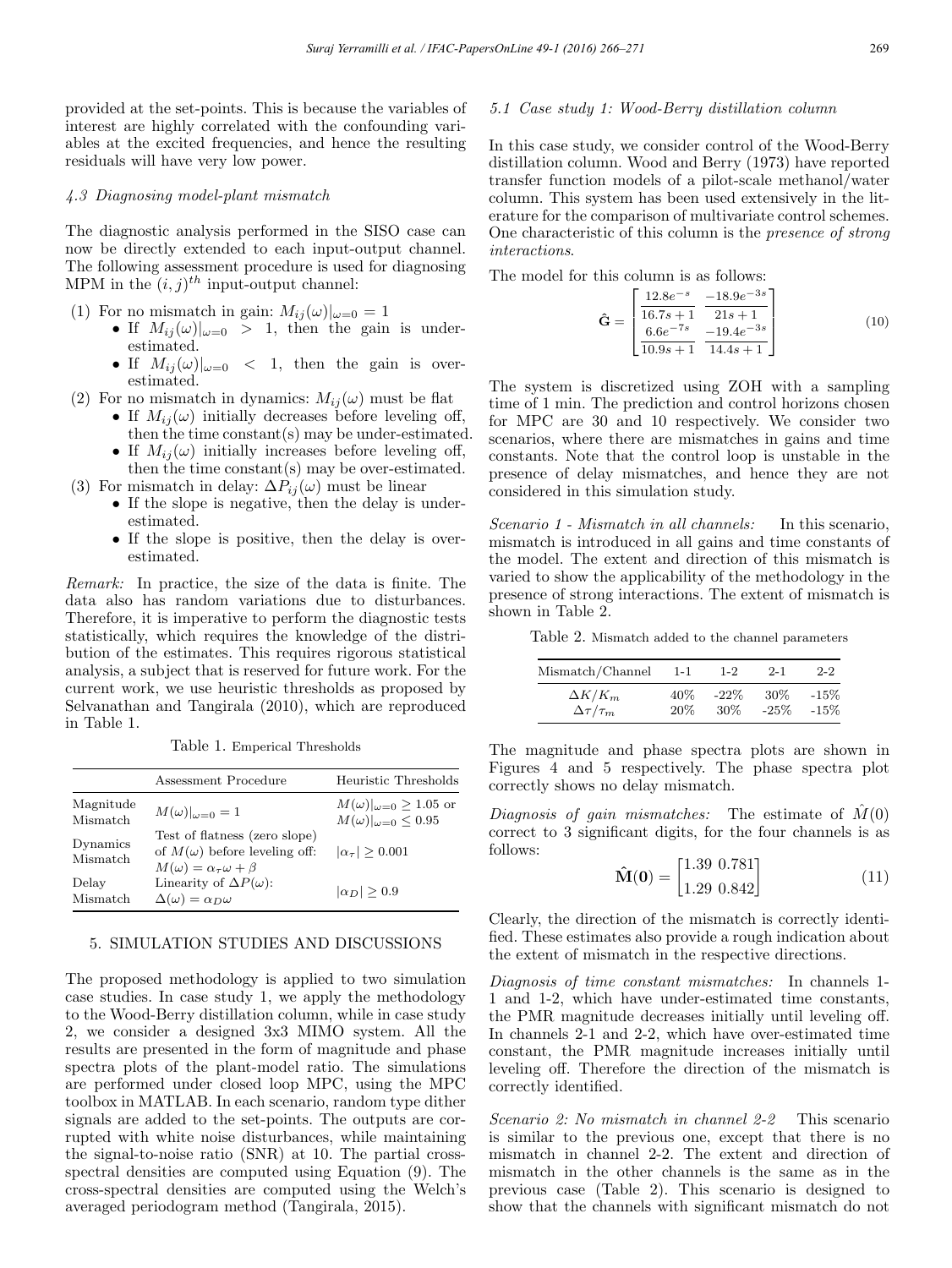

Fig. 4. Case study 1, Scenario 1: Estimated PMR magnitude spectra



Fig. 5. Case study 1, Scenario 1: Estimated PMR phase spectra



Fig. 6. Case study 1, Scenario 2: Estimated PMR magnitude spectra



Fig. 7. Case study 1, Scenario 2: Estimated PMR phase spectra

confound the diagnosis of mismatch in the other channels. The magnitude and phase spectra plots are shown in Figures 6 and 7 respectively.

The diagnosis of mismatch in the other three channels is similar to that in the previous scenario. The only difference is in channel 2-2, where the lack of mismatch in any parameter is correctly identified.

# 5.2 Case study 2

In this case study, we consider a MIMO system, whose model is as follows:



Fig. 8. Case study 2, Scenario 1: Estimated PMR magnitude spectra

$$
\hat{\mathbf{G}} = \begin{bmatrix} \frac{5e^{-5s}}{4s+1} & \frac{3.6e^{-s}}{10.4s+1} & \frac{6.08}{8s+1} \\ \frac{2.8e^{-4s}}{8s+1} & \frac{6e^{-3s}}{10s+1} & \frac{4.06e^{-s}}{7.6s+1} \\ \frac{3.4e^{-6s}}{12s+1} & \frac{4.1e^{-2s}}{15s+1} & \frac{6.9e^{-4s}}{4.8s+1} \end{bmatrix}
$$
(12)

The system is discretized using ZOH with a sampling time of 1 min. The prediction and control horizons chosen for MPC are 20 and 5 respectively. Three scenarios are considered - one with no mismatch and two with mismatches in some parameters.

Scenario 1 - Mismatch in channels 1-1, 3-1, and 3-2: In this case, mismatch is added to channels 1-1, 3-1, and 3-2 in all the three parameters. The extent of mismatch in each of these channels is shown in Table 3.

Table 3. Mismatch added to the channel parameters

| Channel | ΔΚ<br>$K_m$ | $\Delta \tau$<br>$\tau_m$ | $\Delta D$<br>$D_m$ |
|---------|-------------|---------------------------|---------------------|
| $1 - 1$ | 40\%        | $-19%$                    | $-20\%$             |
| $3-1$   | $-25%$      | 40%                       | 33.3%               |
| $3-2$   | 20%         | $-20%$                    | 50%                 |
|         |             |                           |                     |

The magnitude and phase spectra plots of the PMR are shown in Figures 8 and 9 respectively. A quick visual inspection of the plots shows mismatch in channels 1-1, 3-1 and 3-2 alone. Thus, the absence of mismatch in the other channels is correctly identified.

Diagnosis of gain mismatch: The estimates of  $M(0)$  for channels 1-1, 3-1 and 3-2 are 1.41, 0.788 and 1.21 respectively, correct to 3 significant digits. The second estimate indicates a over-estimated gain in channel 3-1, while the other two estimates indicate under-estimated gains in their respective channels.

Diagnosis of dynamics' mismatch: The PMR magnitude in channels 1-1 and 3-2 increase initially before leveling off. This indicates that the time constants in these channels are over-estimated. The PMR magnitude in channel 3-1 decreases initially before leveling off, thereby indicating an under-estimated time constant in this channel.

Diagnosis of delay mismatch: The PMR phase plots of channel 1-1 shows an upward slope, indicating an over-estimated delay. The PMR phase plots of the other two channels show a downward slope, thereby indicating under-estimated delays.

Scenario 2 - Mismatch in all channels: Here, mismatch is introduced in such a way that all the model parameters